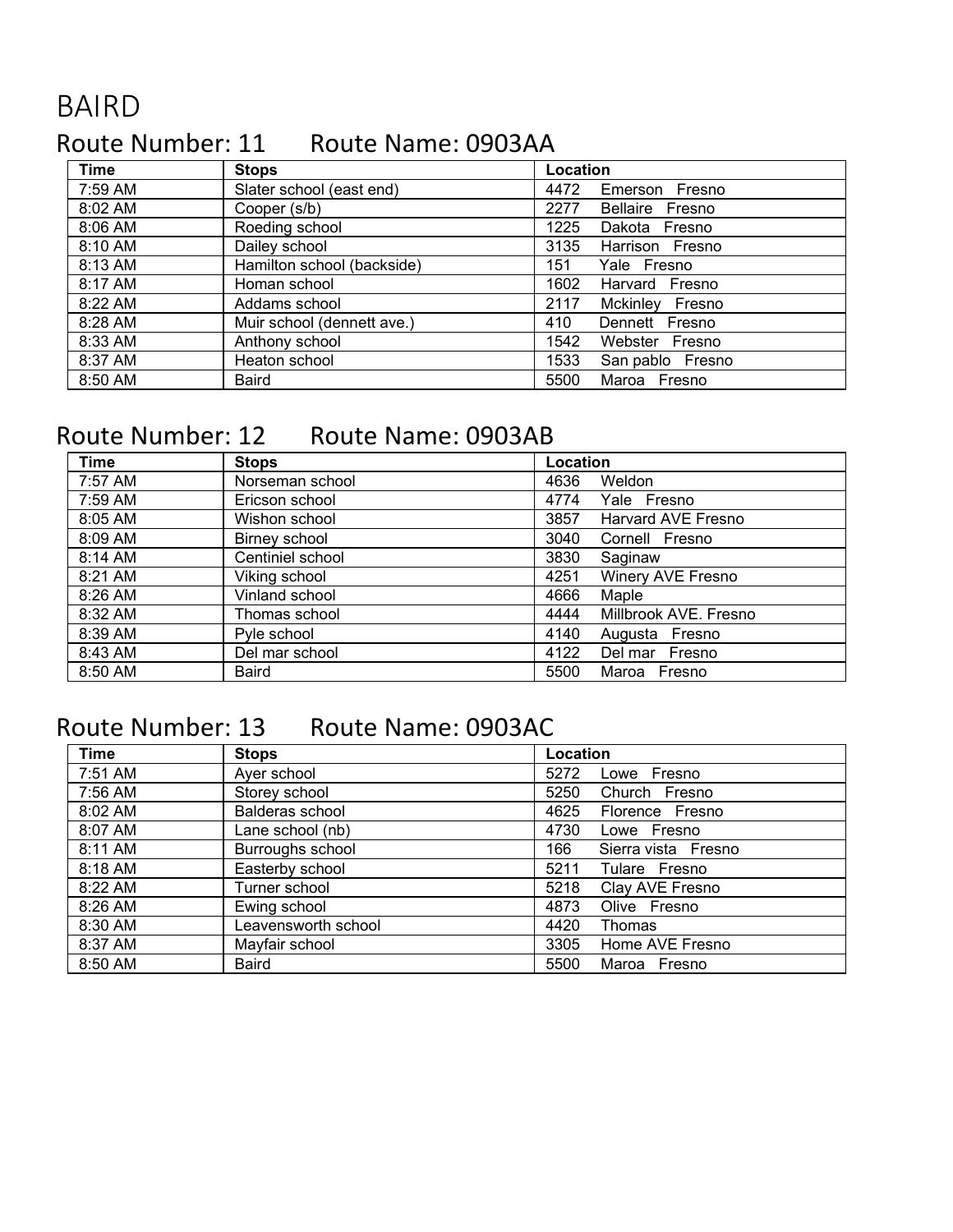## Route Number: 14 Route Name: 0903AD

| <b>Time</b> | <b>Stops</b>           | Location                  |
|-------------|------------------------|---------------------------|
| 7:53 AM     | King school            | 1001<br>Florence Fresno   |
| 7:57 AM     | Kirk school            | 2000<br>Belgravia Fresno  |
| 8:06 AM     | Calwa school           | Jensen AVE Fresno<br>4303 |
| 8:13 AM     | Winchell school        | 3722<br>Lowe Fresno       |
| 8:16 AM     | Jackson school         | 231<br>Seventh Fresno     |
| 8:20 AM     | Rowell school          | 3460<br>Mckenzie Fresno   |
| 8:22 AM     | Hidalgo school         | 3550<br>Thomas AVE Fresno |
| 8:28 AM     | Jefferson school       | 2302<br>Mariposa Fresno   |
| 8:34 AM     | Lowell school (poplar) | 171<br>Poplar             |
| 8:50 AM     | Baird                  | 5500<br>Maroa Fresno      |

## Route Number: 43 Route Name: 0903AE

| Time      | <b>Stops</b>      | Location |                    |
|-----------|-------------------|----------|--------------------|
| 8:15 AM   | Lawless           | 5255     | Reese AVE Fresno   |
| 8:21 AM   | Fig garden school | 6235     | Brawley AVE Fresno |
| 8:28 AM   | Forkner school    | 7120     | Valentine          |
| 8:36 AM   | Starr school      | 1780     | Sierra             |
| 8:40 AM   | Malloch school    | 2251     | Morris Fresno      |
| 8:45 AM   | Gibson school     | 1266     | Barstow AVE Fresno |
| $8:50$ AM | Baird             | 5500     | Maroa Fresno       |

## Route Number: 15 Route Name: 0903AF

| Time      | <b>Stops</b>               | Location                     |
|-----------|----------------------------|------------------------------|
| $8:25$ AM | Robison school             | 555<br>Browning Fresno       |
| 8:29 AM   | Wolters school             | 1031<br>San jose Fresno      |
| 8:35 AM   | Eaton school (millbrook)   | 6390<br>Millbrook AVE Fresno |
| 8:38 AM   | Mccardle school (callisch) | 577<br>Sierra Fresno         |
| 8:45 AM   | Kratt school               | 650<br>Sierra AVE Fresno     |
| 8:50 AM   | <b>Baird</b>               | 5500<br>Maroa Fresno         |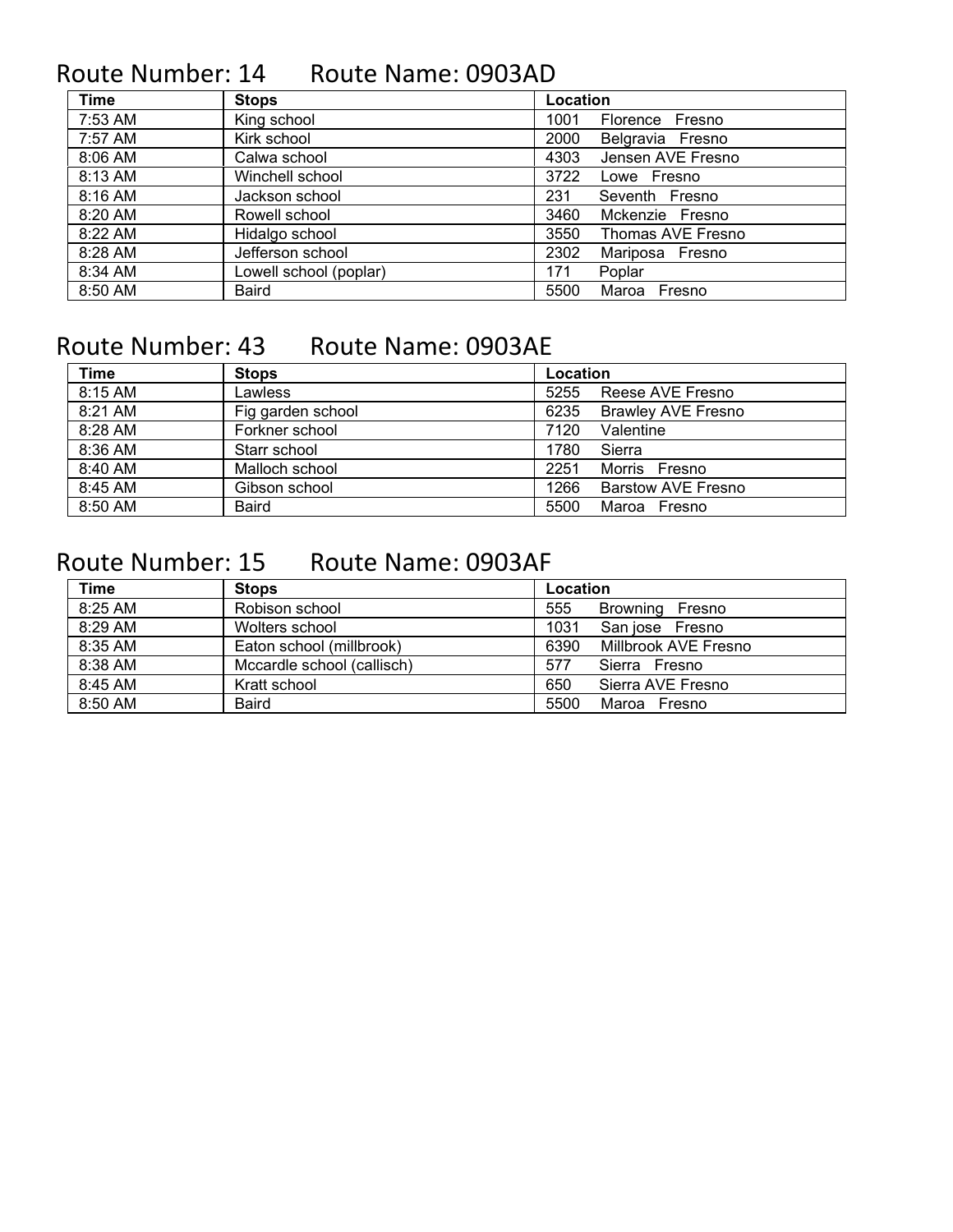## Route Number: 16 Route Name: 0903PA

| <b>Time</b> | <b>Stops</b>        | Location                   |
|-------------|---------------------|----------------------------|
| 3:10 PM     | <b>Baird</b>        | Maroa Fresno<br>5500       |
| 3:26 PM     | Jefferson school    | 2302<br>Mariposa Fresno    |
| 3:32 PM     | Jackson school      | Seventh Fresno<br>231      |
| 3:35 PM     | Rowell school       | 3460<br>Mckenzie Fresno    |
| 3:38 PM     | Hidalgo school      | Thomas AVE Fresno<br>3550  |
| 3:42 PM     | Leavensworth school | 4420<br>Thomas             |
| 3:46 PM     | Burroughs school    | 166<br>Sierra vista Fresno |
| 3:50 PM     | Ewing school        | 4873<br>Olive Fresno       |
| 3:54 PM     | Norseman school     | 4636<br>Weldon             |
| 3:56 PM     | Ericson school      | 4774<br>Yale Fresno        |
| 4:01 PM     | Wishon school       | 3857<br>Harvard AVE Fresno |

#### Route Number: 17 Route Name: 0903PB

| <b>Time</b> | <b>Stops</b>     | Location                  |
|-------------|------------------|---------------------------|
| 3:10 PM     | <b>Baird</b>     | 5500<br>Maroa Fresno      |
| 3:29 PM     | Winchell school  | 3722<br>Lowe Fresno       |
| 3:34 PM     | Lane school (nb) | 4730<br>Lowe Fresno       |
| 3:39 PM     | Balderas school  | 4625<br>Florence Fresno   |
| 3:43 PM     | Calwa school     | 4303<br>Jensen AVE Fresno |
| 3:49 PM     | Storey school    | 5250<br>Church Fresno     |
| 3:54 PM     | Ayer school      | 5272<br>Lowe Fresno       |
| 3:59 PM     | Easterby school  | 5211<br>Tulare Fresno     |
| 4:02 PM     | Turner school    | Clay AVE Fresno<br>5218   |

#### Route Number: 18 Route Name: 0903PC

| <b>Time</b> | <b>Stops</b>     | Location                      |
|-------------|------------------|-------------------------------|
| 3:10 PM     | <b>Baird</b>     | 5500<br>Maroa Fresno          |
| 3:19 PM     | Del mar school   | 4122<br>Del mar Fresno        |
| 3:23 PM     | Pyle school      | 4140<br>Augusta Fresno        |
| 3:27 PM     | Thomas school    | Millbrook AVE. Fresno<br>4444 |
| 3:31 PM     | Vinland school   | 4666<br>Maple                 |
| 3:36 PM     | Viking school    | Winery AVE Fresno<br>4251     |
| 3:42 PM     | Centiniel school | 3830<br>Saginaw               |
| 3:48 PM     | Birney school    | Cornell Fresno<br>3040        |
| 3:52 PM     | Mayfair school   | Home AVE Fresno<br>3305       |
| 3:58 PM     | Heaton school    | 1533<br>San pablo Fresno      |

#### Route Number: 11 Route Name: 0903PD

| <b>Time</b> | <b>Stops</b>      | Location                          |
|-------------|-------------------|-----------------------------------|
| 3:10 PM     | <b>Baird</b>      | 5500<br>Maroa Fresno              |
| $3:16$ PM   | Kratt school      | 650<br>Sierra AVE Fresno          |
| $3:19$ PM   | Starr school      | 1780<br>Sierra                    |
| $3:23$ PM   | Malloch school    | 2251<br>Morris Fresno             |
| 3:30 PM     | Forkner school    | Valentine<br>7120                 |
| 3:35 PM     | Fig garden school | <b>Brawley AVE Fresno</b><br>6235 |
| 3:43 PM     | _awless           | Reese AVE Fresno<br>5255          |